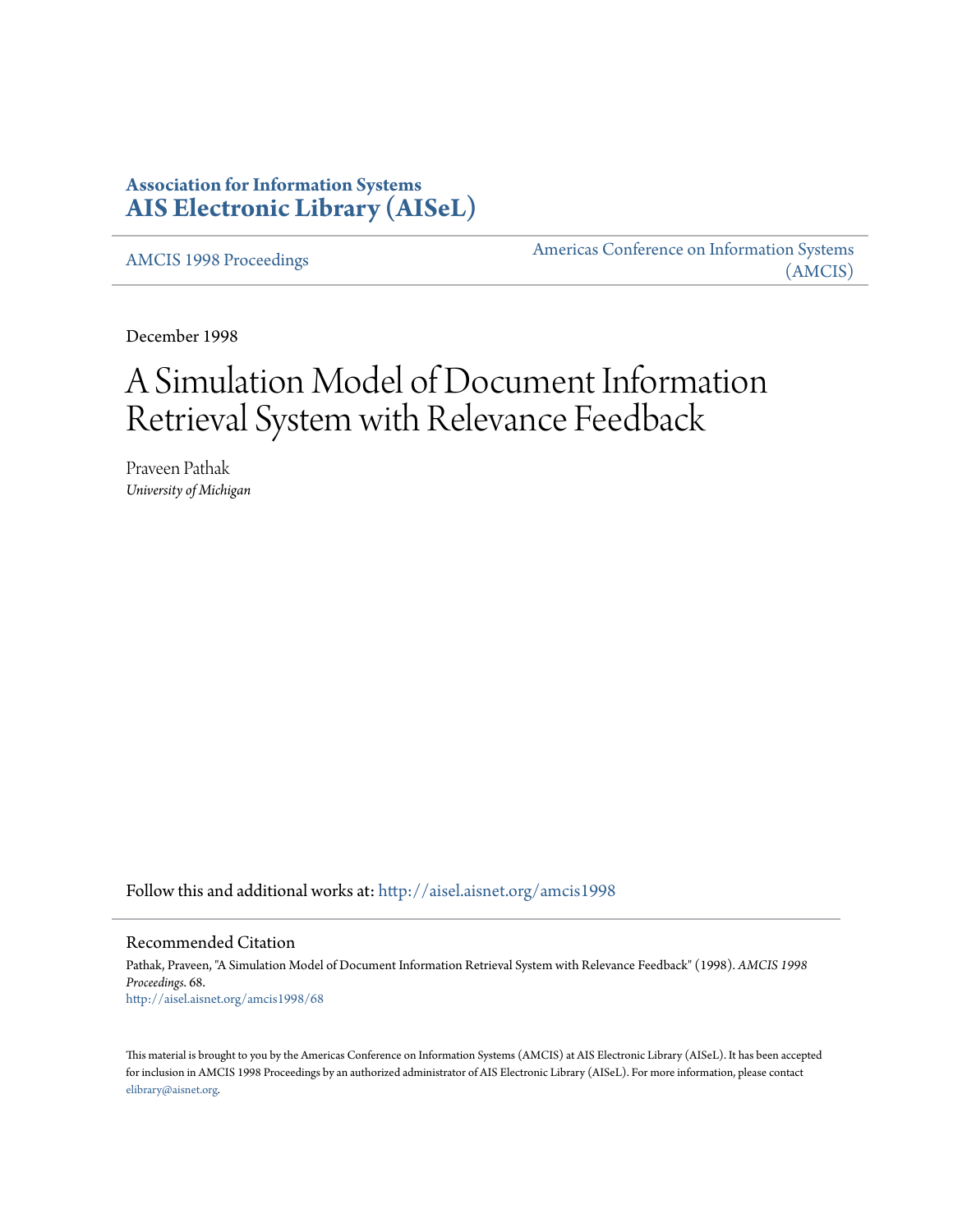# **A Simulation Model of Document Information Retrieval System with Relevance Feedback**<sup>1</sup>

**Praveen Pathak**

Department of Computer & Information Systems University of Michigan

## **Abstract**

*Information retrieval systems are very complex in nature due to the complex interaction of document, query, and matching subsystems involved in the process. Researchers working on developing new techniques to improve system performance typically use standardized document collections to test their techniques. This paper has a twofold objective. First, it presents a simulation model of the document information retrieval system. A simulation model can serve as a test-bed document collection that can be used by researchers in the area to test their techniques. A few experiments are run on this simulated collection to demonstrate the effect of varying queries, documents, and user requirements. Second, relevance feedback is employed in the model whereby the matching function used by the system, to match documents with queries, is progressively adapted to the preference function used by the user to judge relevance of the documents.*

#### **Introduction**

A document based information retrieval (IR) system typically consists of various subsystems as shown in figure 1. There are users with varying information requirements both in terms of breadth and depth of topics they are interested in. A document collection consists of documents describing various different topics of interests. Users express their information requirements in terms of queries issued to the system. A system matching function matches the information in queries with that in the documents and calculates a score 'retrieval status value' (*rsv*). Typically the documents are presented to the user in decreasing order of rsv. The user rates these documents as either relevant or non-relevant to his/her information needs. While rating these documents the user implicitly compares his/her implicit preference function with that of the system. Various system performance criteria like precision and recall have been used to gauge the effectiveness of the system. Relevance ranking feedback is typically used by the system to improve document descriptions or queries.



IR researchers have focussed on developing new techniques to improve the overall system performance. Testing these new techniques have been typically done on either the standardized document collections available (e.g. Cranfield, TREC etc.) or by running experiments with actual users. The goal of this paper is two-folds. First, we developed a simulation model of the complete document IR system. A simulation model will help IR researchers in pre-testing their techniques. It allows for carrying out exploratory research which might be difficult (if not impossible) in real life settings. The second goal of the paper is to see how relevance feedback can be used to modify the system matching function. Previous studies about employing relevance feedback (Gordon 88, Salton

90) have typically focussed on document (and document clusters) and query redescription. Very little research has been done to utilize feedback to adapt the system matching function. In this paper we treat the system matching function as a weighted combination of four different measures of association used in literature (Cosine, Jaccard, Dice, and Overlap). The system matching function is adapted to the user's preference function by adapting the weights associated with each measure of association.

<sup>&</sup>lt;sup>1</sup>Details of the model and results of detailed experiments are available at http://www.umich.edu/~praveen/research/ irmodel.html.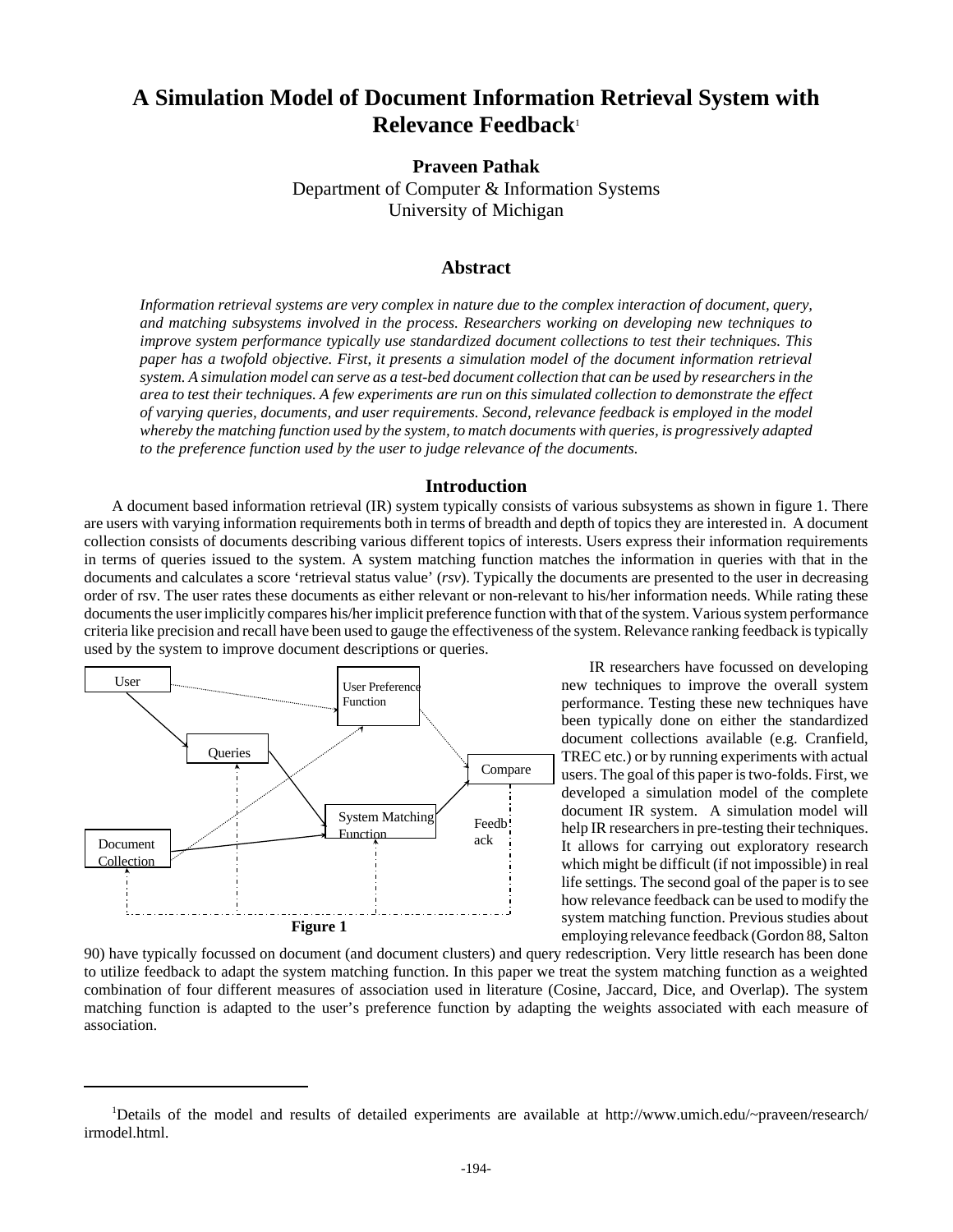The next section describes how modeling was done for each subsystem and also talks about model validity and verification. Following this, we describe results of a few experiments that were carried out. The paper concludes with possible future directions for research in this area.

#### **Modeling Subsystems**

Documents: The collection was assumed to have documents relevant to four different broad topic areas. Index terms were used to describe each area. A document was described as a collection of index terms (presence or absence of them). A document was modeled as describing one primary topic, and one secondary topic. For a document about 60% to 80% (chosen randomly) of the terms describing primary topic were marked present, about 30% to 50% of the secondary topic and 10% to 30% of the remaining topics were marked as present.

Users: Users are categorized as either having 'narrow' interest or having 'broad' interests. While 'narrow' users were interested in only one topic out of four, the 'broad' users were interested in a primary topic and also in a secondary topic, modeled using weights for each topic. Primary weights were uniformly distributed between 50% and 70% (meaning 50% to 70% of the terms in user's interests came from the primary topic) and the remaining terms were allocated for secondary topic.

Apart from differing over the scope of their interests, the users were also modeled to differ about the number of retrieved documents they were willing to look at. This number varied between 20 and 30.

User Preference Function: 'Cosine' function (cosine between the document and query vector), a popular function used in IR systems (van Rijsbergen 1979), has been used to model user's preference function.

Index Terms: An index term is modeled to be describing a primary topic and remaining secondary topics. Although the primary topic is the main topic described by the term, we allow for other topics as well to accommodate varying interpretations of the terms based on the context in which it occurs in the document. This feature is achieved using a primary weight (distributed normally with mean 0.65 and standard deviation of 0.05) and the remaining weights for the other topics.

Queries: Queries have been created in terms of the index terms used. A query is binary in nature i.e. in a query the term is either present or absent. A number of queries are created for users. Queries have been divided into those catering to 'narrow' users (described earlier) and those to 'wide' users. Query length (the number of terms present in the query) is normally distributed with mean 12 and sd 1.5 thus having 96% of the queries with length between 9 and 15 terms. To select the terms in the query first a user is selected at random. For narrow users 85% of terms come from the primary topic of the user while for wide users 50% to 70% of the terms come from primary interests and the remaining terms come from secondary and remaining interests.

System Matching Function: The system matching function has been modeled as a weighted sum of scores produced by Cosine, Dice, Jaccard, and Overlap matching functions. Thus the overall score is calculated based on:  $(a1*fn1 + a2*fn2 + a3)$  $*$  fn3 + a4  $*$  fn4), where a1, a2, a3, and a4 are the weights and fn1, fn2, fn3, and fn4 are the scores produced by individual matching functions (matching document vector to the query vector). The overall score is used to rank the documents in the collection. A parameter called DCV (document cut-off value) is used to present the user with the top DCV number of documents (stated in the user's preference about number of documents the user is willing to look at) based on the overall score.

Relevance of a Document: The top DCV documents (from the results of system matching function) are presented to the user as a result of his/her search request. A document is considered relevant to a user if it exists in the top DCV number of documents produced by the user's preference function.

Adaptation of the System Matching Function: Adaptation is done by training the weights a1 to a4 in such a way (a kind of hill-climbing) that the precision score (ratio of number of retrieved relevant documents to the total number of retrieved documents) is maximized. For a starting combination of the weights, average precision over all queries is calculated. To start the process, a weight is chosen and changed at random. If the average precision increases then the new weight is kept otherwise the previous value of weight is reinstated. This process continues till the average precision does not change for four consecutive runs or till the maximum number of runs is reached. We allow for no change in average precision for four consecutive runs as this may allow the system to come out of the local maxima and search other maxima.

Model Implementation: Implementation was done using the C language. Model verification techniques suggested by Sargent (1987) were carried out. Internal validity and face validity was done for the model.

#### **Experiments and Results**

The parameter set used in the experiments was as follows: Number of terms varied from 80 to 140; number of documents varied from 50 to 125; DCV (document cutoff value) varied form 10 to 25. Queries were of three types: narrow (all queries narrow as explained earlier), wide (all queries wide), and mid (1/2 the queries were narrow and remaining wide). Increment/decrement value for training weights varied from 0.05 to 0.25.

For various parameter values a set of users, documents, terms, and queries were created. The process of issuing queries, retrieving documents, and ranking them as relevant/non-relevant was carried out. Adaptation of weights was performed to progressively get higher average precision values. Maximum precision value reached varied between 0.65 and 1.0. Each experiment was run using seven different starting seed values for the random number generator. Performance was measured in terms of the maximum average precision value reached and the median number of runs required to reach maximum precision